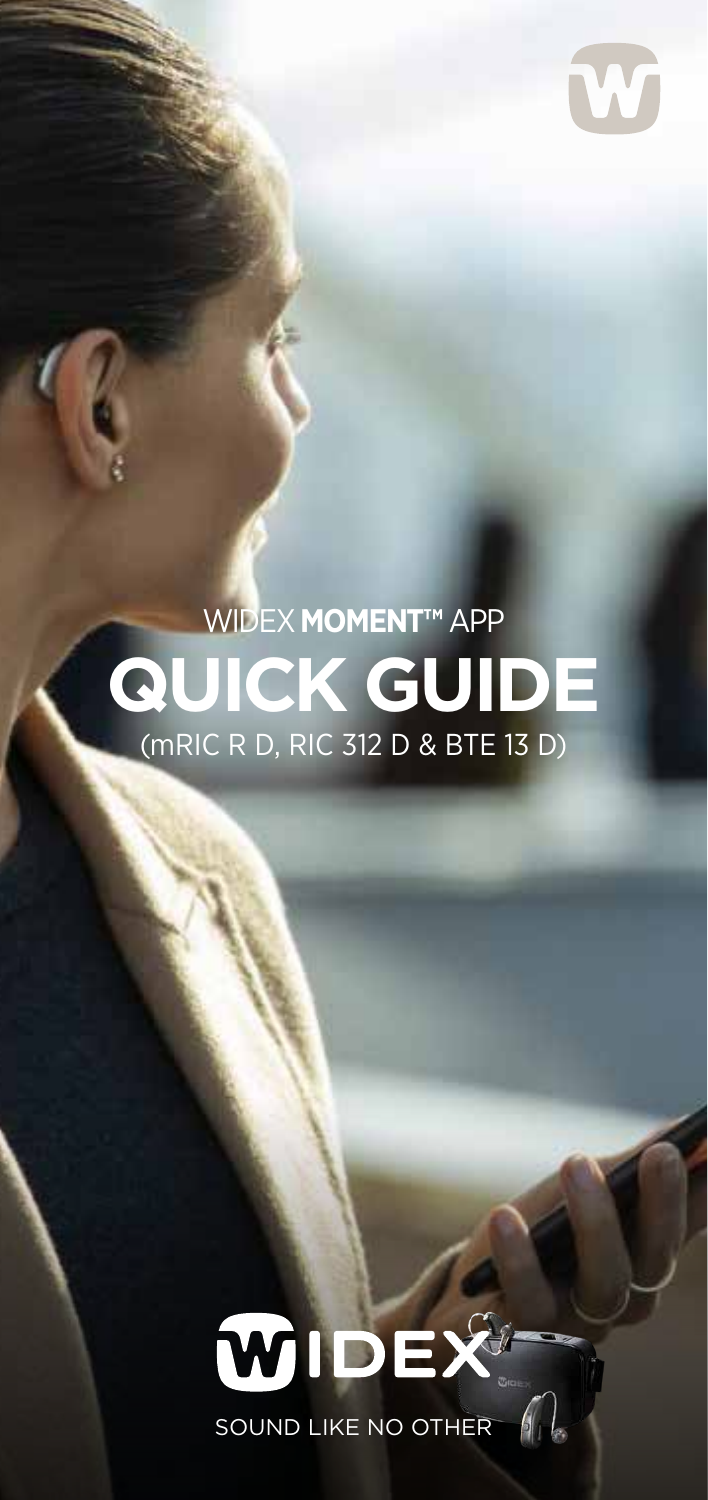



## **GETTING**  STARTED

The WIDEX **MOMENT™** Bluetooth® hearing aids (mRIC R D, RIC 312 D and BTE 13 D) allow direct streaming from compatible iPhone smartphones.

The WIDEX **MOMENT™** app is also designed to work with WIDEX **MOMENT™** Bluetooth® hearing aids.

With the app, you can control and personalise your hearing aids via your Apple or Android phone.

You can download the WIDEX **MOMENT™** app from the App Store or Google Play.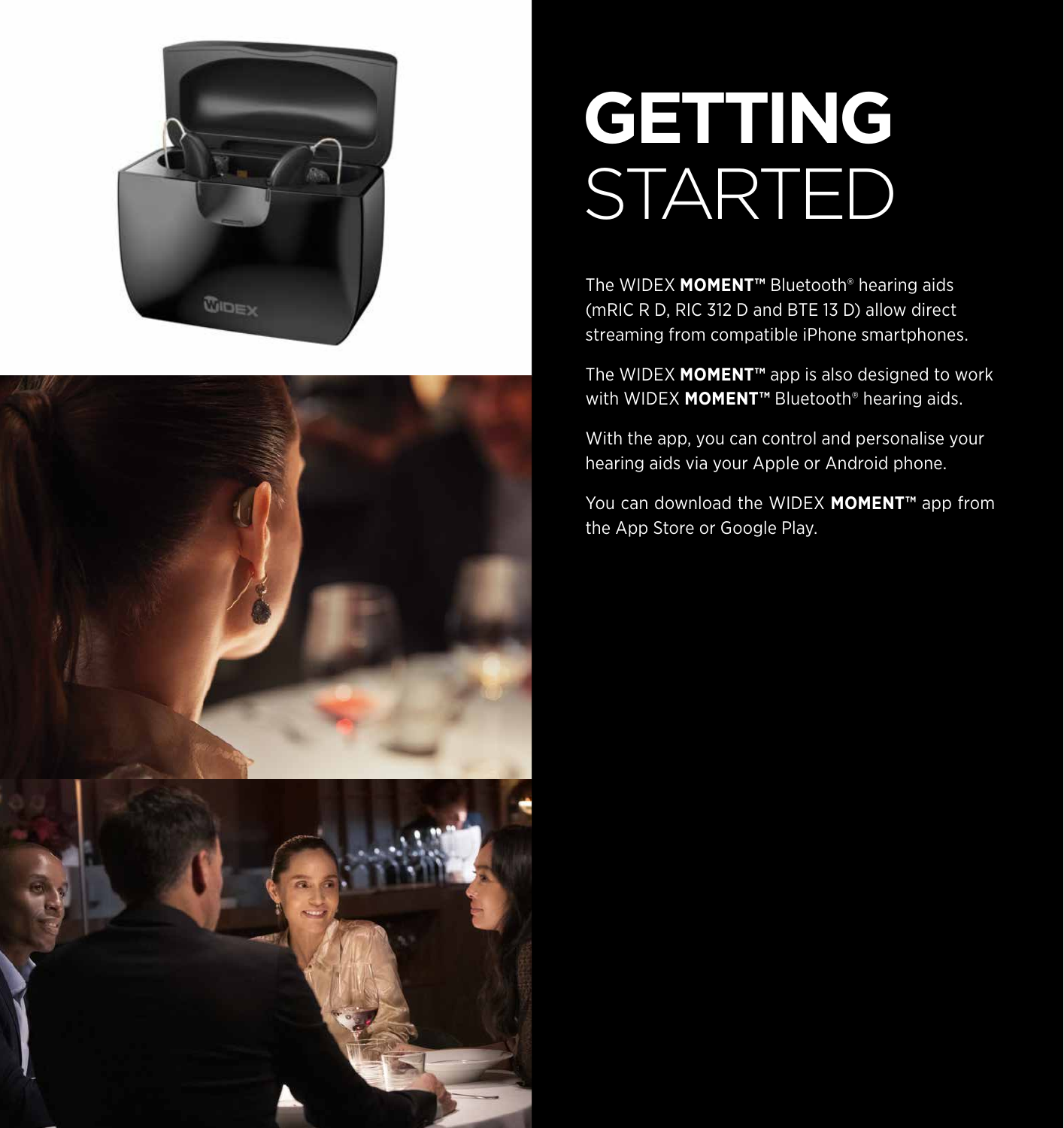# PAIRING **WIDEX MOMENT™**  WITH YOUR PHONE

### **APPLE iOS**

- 1. Go to Settings and enable Bluetooth®
- 2. Go to Settings > Accessibility > Hearing Devices
- 3. Turn your hearing devices off and back on again
- 4. Select your hearing aids from MFi hearing devices and press **Pair** for each hearing aid when prompted
- 5. Your hearing aids are now paired with your phone and are ready to stream music and calls
- 6. Open the app to connect your hearing aids to the app

#### **ANDROID OS 10 & MORE RECENT**

- 1. Open WIDEX **MOMENT™** app and select '**Get started**'
- 2. Select '**Grant location access**'
- 3. Select the model of hearing aids being used
- 4. Follow the instructions on screen to put your hearing aids in pairing mode. Then Select '**Next**'. An alternative to putting the WIDEX **MOMENT™** rechargeable hearing aids into the charger is to turn them off and then on using the ear level push buttons.
- 5. Wait while the smartphone searches for the hearing aids
- 6. Select the aids once found
- 7. Select '**Next**' and wait while the hearing aids are paired with the smartphone
- 8. Select '**Allow**' to use the '**Find My Hearing Aids**' feature
- 9. Setup is successful. Select '**OK**' to use the WIDEX **MOMENT™** app

### **ANDROID OS 7-9**

- 1. Go to Settings and enable Bluetooth®
- 2. Turn your hearing devices off and then on again
- 3. Select your hearing aids from the Bluetooth® menu to pair/connect them
- 4. Your hearing aids are now paired with your phone and ready for connection to the WIDEX **MOMENT™** app.
- 5. Open the app to connect your hearing aids to the app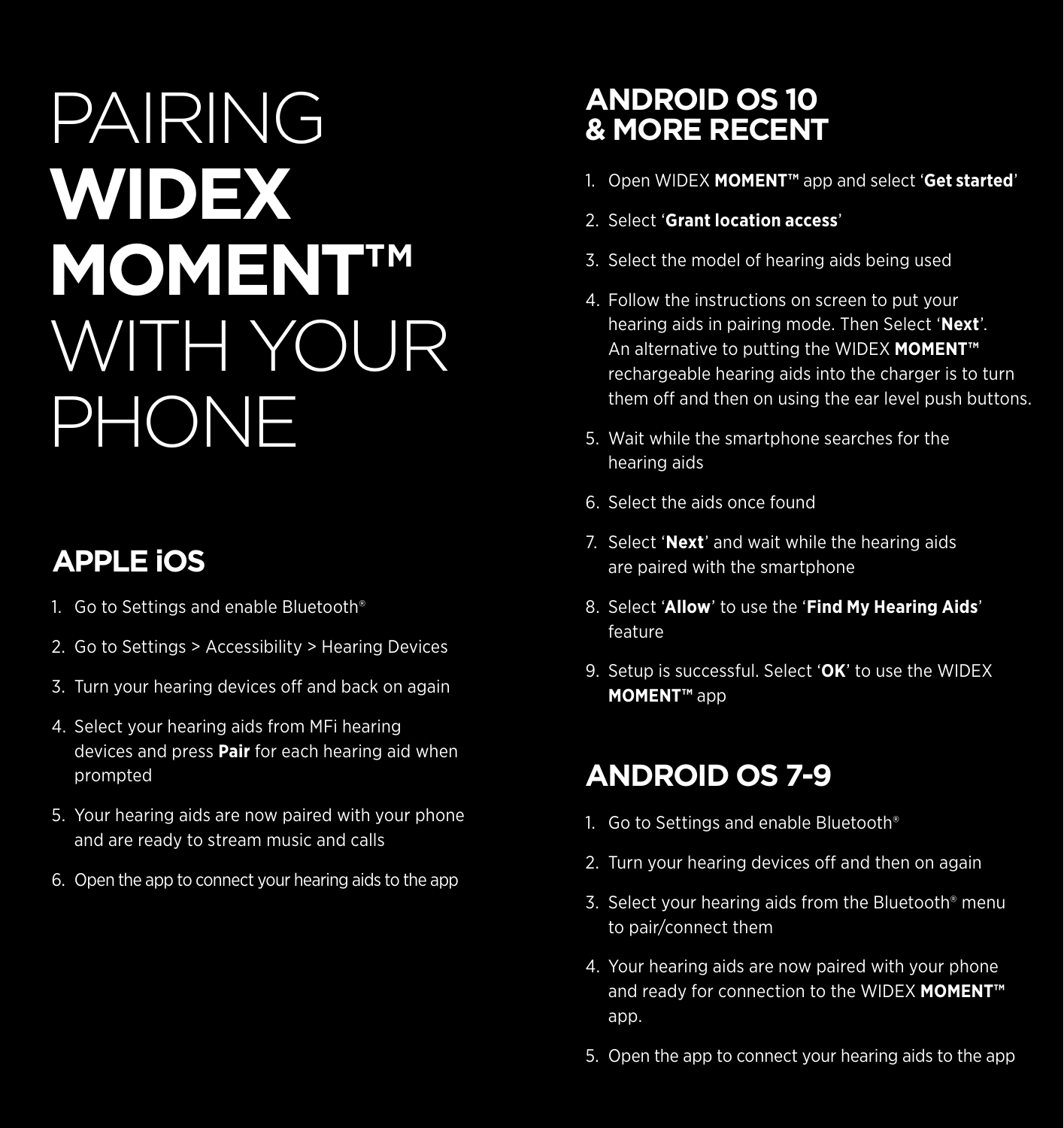

## **WIDEX MOMENT™**  APP HOME **SCREEN**

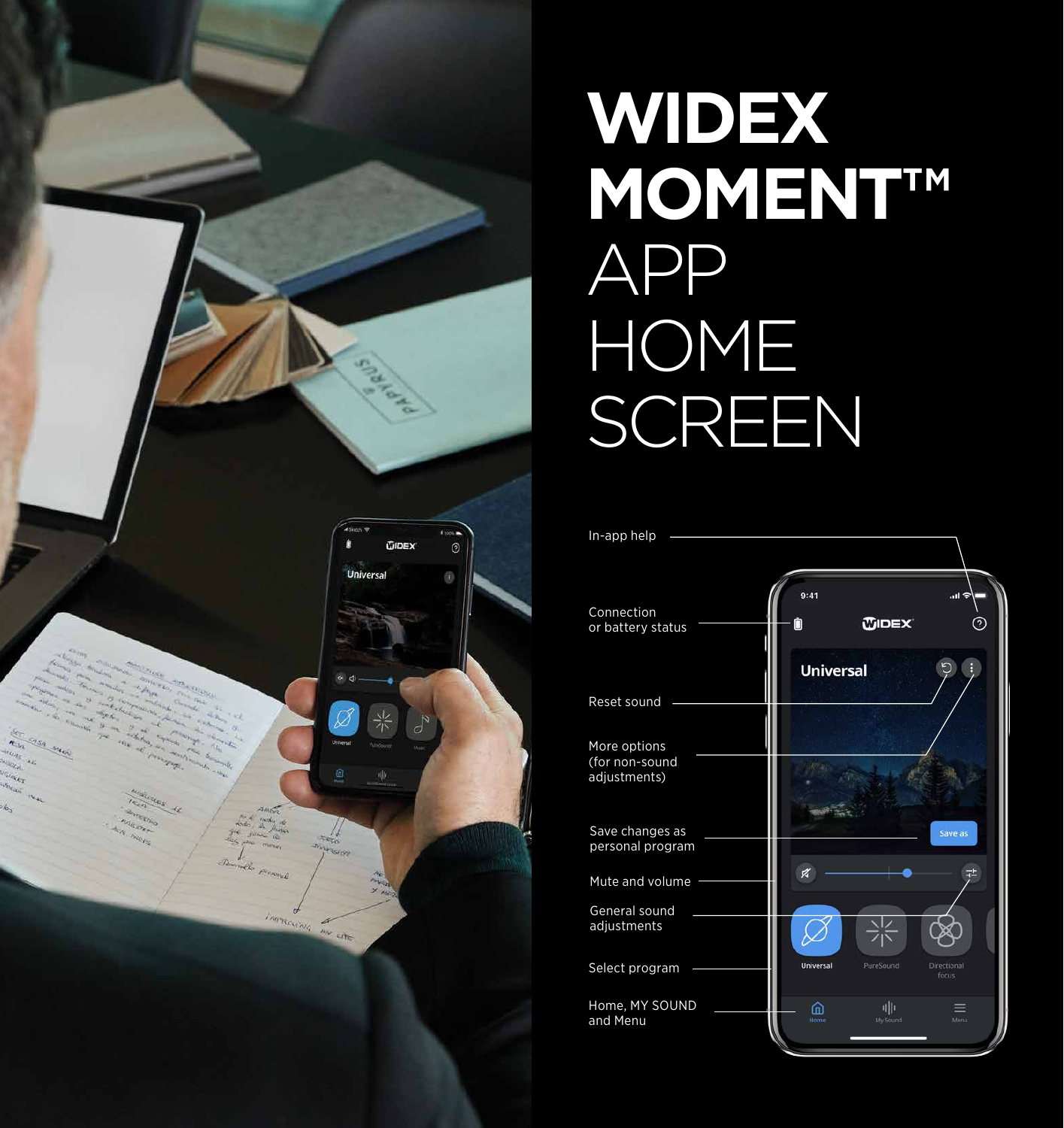# **STAY UPDATED**

You will occasionally receive automatic notifications when updates are available for your phone and your hearing aids. It's important that you accept the updates to have the most recent functions installed.



# **SHARE**  YOUR REAL-LIFE DATA

In the WIDEX **MOMENT™** app, you'll be asked to give consent to sharing some data.

First, you'll be asked to share data with Widex. This helps us improve your listening experience and make future hearing aids even better.

Next, you may also be asked to give your consent to sharing data with your hearing care professional. You will only be asked if you've already agreed to do this with your hearing care professional.

Sharing these data means your hearing care professional will get access to the hearing adjustments you make with the app. That way, they can give you an even more personalised fitting.

All data are securely encrypted.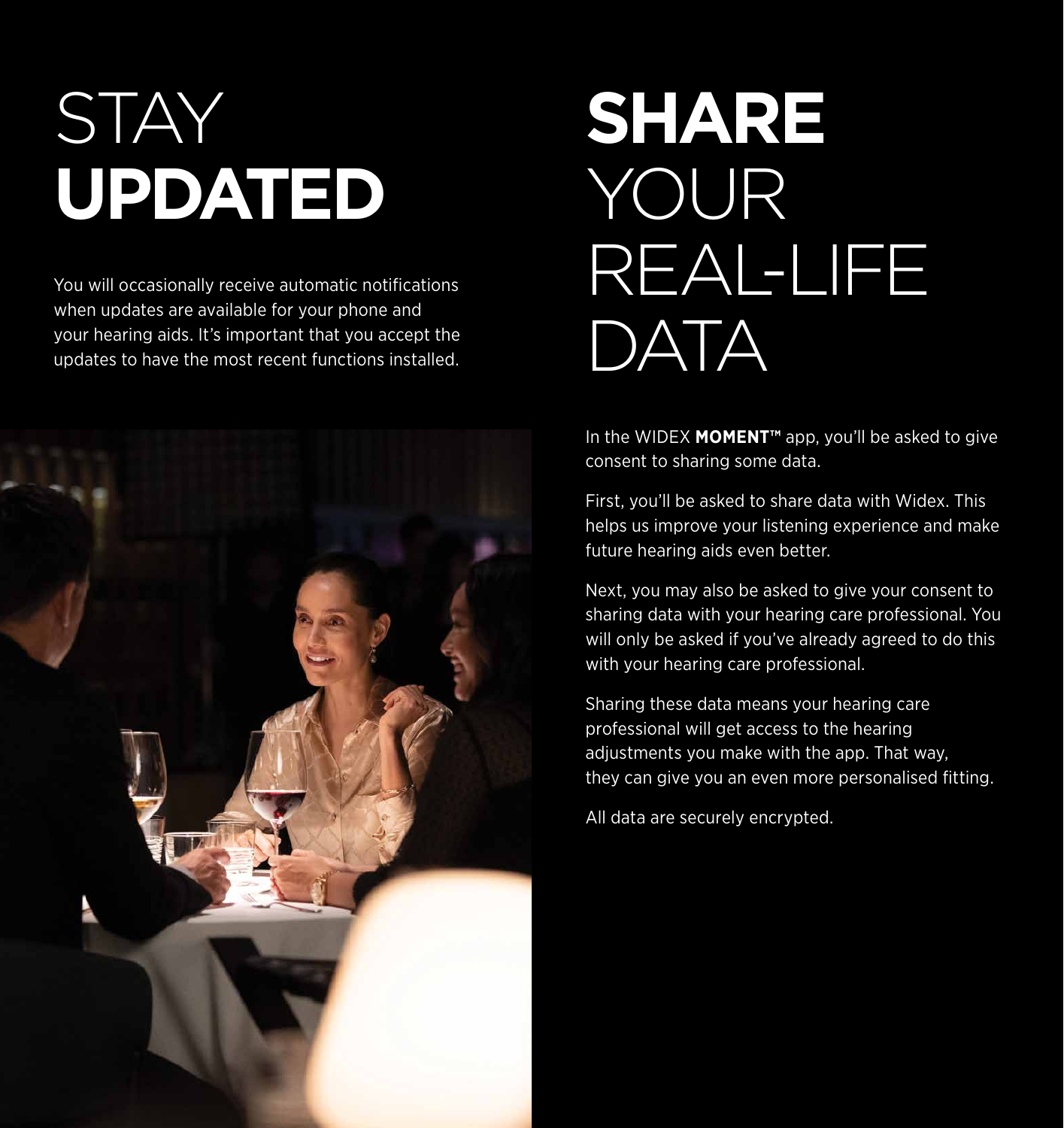## **DESIGN**  YOUR OWN HEARING

You can always adjust the sound in your hearing aids. Your adjustments won't change the settings your hearing care professional has created.

You can adjust the sound in three ways:

- MY SOUND
- General sound adjustments
- Directional focus



In addition to many other controls, your now have access to Widex AI personalization called '**MY SOUND**'. **MY SOUND** is the first live AI personalization tool that optimizes sound for you in the moment by using the real-life preferences of other users all around the world.

#### **CREATE YOUR OWN** PERSONAL PROGRAMS

Like to have things your way? It's easy to make your own personalised programs. Create and name your new programs - even give each a unique photo. You can also add location to the program by tapping and holding the program icon. That way, the hearing aids will automatically switch to that program when you return to the location.

Let **MY SOUND** be your guide, and make a special program for your TV, favorite restaurant or elsewhere.



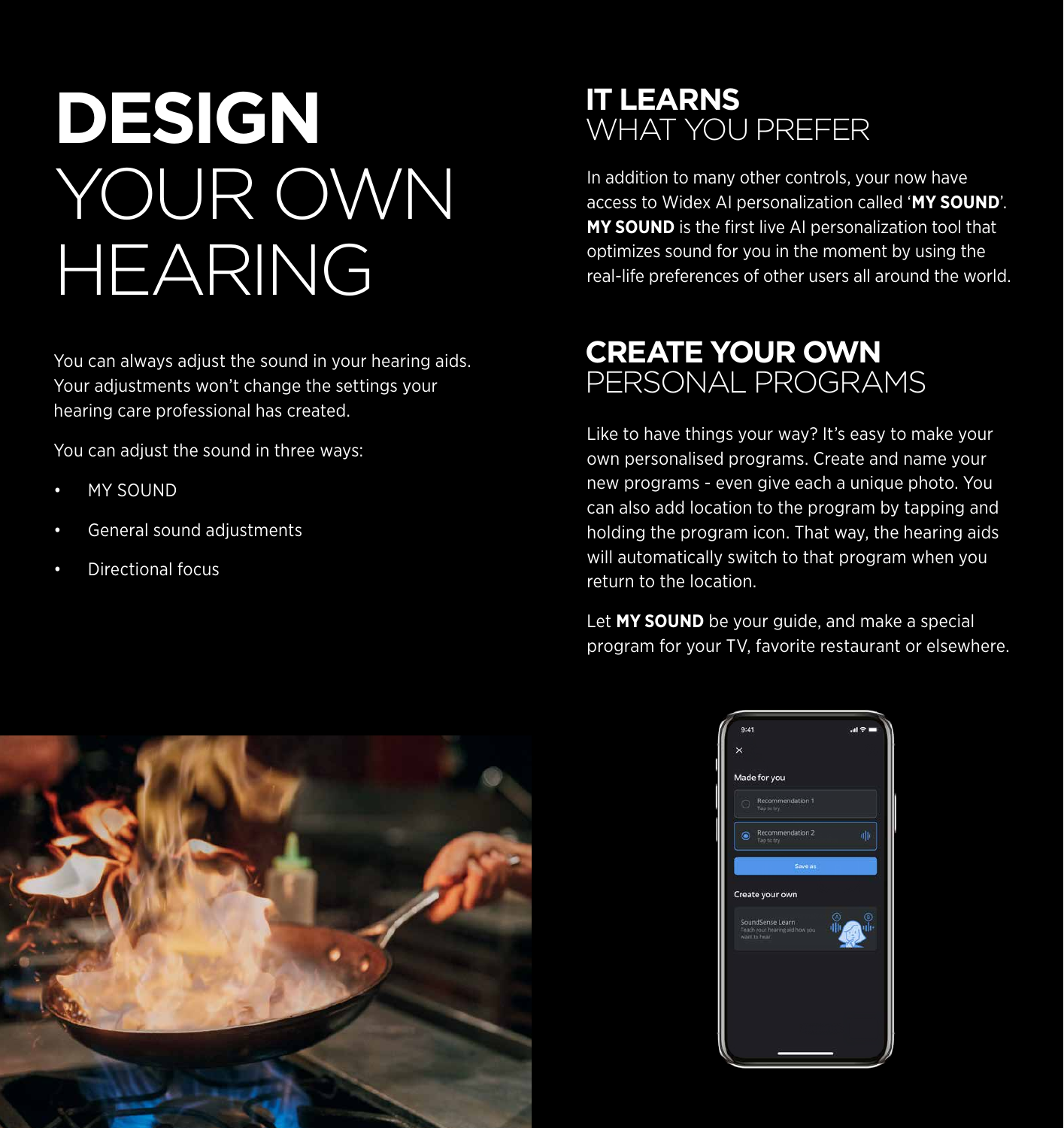

Press the  $\left(\vec{r}\right)$  icon on the home screen to access general sound adjustments:

- L /R volume: Adjust the volume for each hearing aid individually
- Equalizer: Adjust the sound in Bass, Middle or Treble to get a more personal sound – or choose one of the pre-sets at the bottom of the screen
- Sound mixer: Choose whether you want your hearing aids to focus on your surroundings or a second input, like streaming (only visible during streaming or when using specific programs)



With directional focus you can choose to focus on sound that's coming from the front, back, left or right.

Select the directional focus  $\otimes$  from your programs on the home screen and choose the direction you want to focus on.



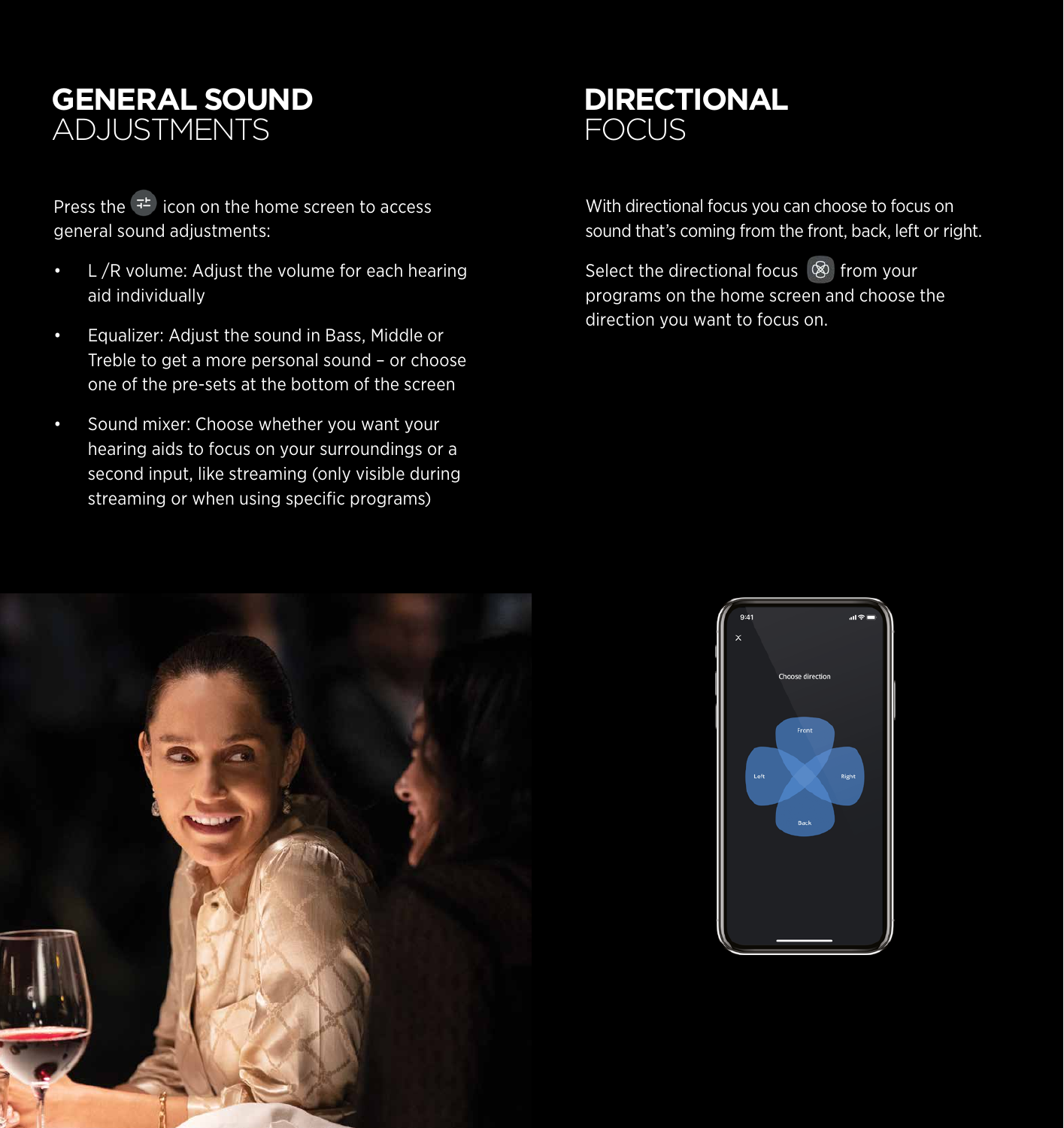# **FIND MY**  HEARING AIDS



**FIND MY HEARING AIDS** is a feature that assists users in finding their misplaced hearing aids.

- 1. Select the '**Tap here for more options**' when opening the Widex **MOMENT™** app, or select **Menu** at the bottom right corner of the Widex **MOMENT**™ app home screen.
- 2. Select '**Find my hearing aids**'. The Widex **MOMENT™** app will show a map of the last place the hearing aids were when they were in communication range of the phone.

This is designed to give you the approximate location of the hearing aids. If necessary, pinch the screen to zoom in and out on the map.

3. When you are physically within the approximate location of the hearing aids based on the map view and if the hearing aids are still ON with sufficient battery power, the Widex **MOMENT™** app will connect to the hearing aids. To pinpoint their location, choose '**Search**'.

The '**Search**' function will allow you to search for the right and left hearing aids separately. The screen will indicate if the hearing aid is far away or close as you move around. **PLEASE NOTE:** you **MUST** walk slowly during this process.

When you are close to the hearing aids, the Widex **MOMENT™** App will indicate that the hearing aids are here.

4. Once you have found your hearing aids, select '**Back**' in the top left corner to return to the menu selection page.

Please be aware that this feature pinpoints the last location in which the hearing aids were connected to the phone. It is possible that the hearing aids might have been moved after the connection to the phone was lost.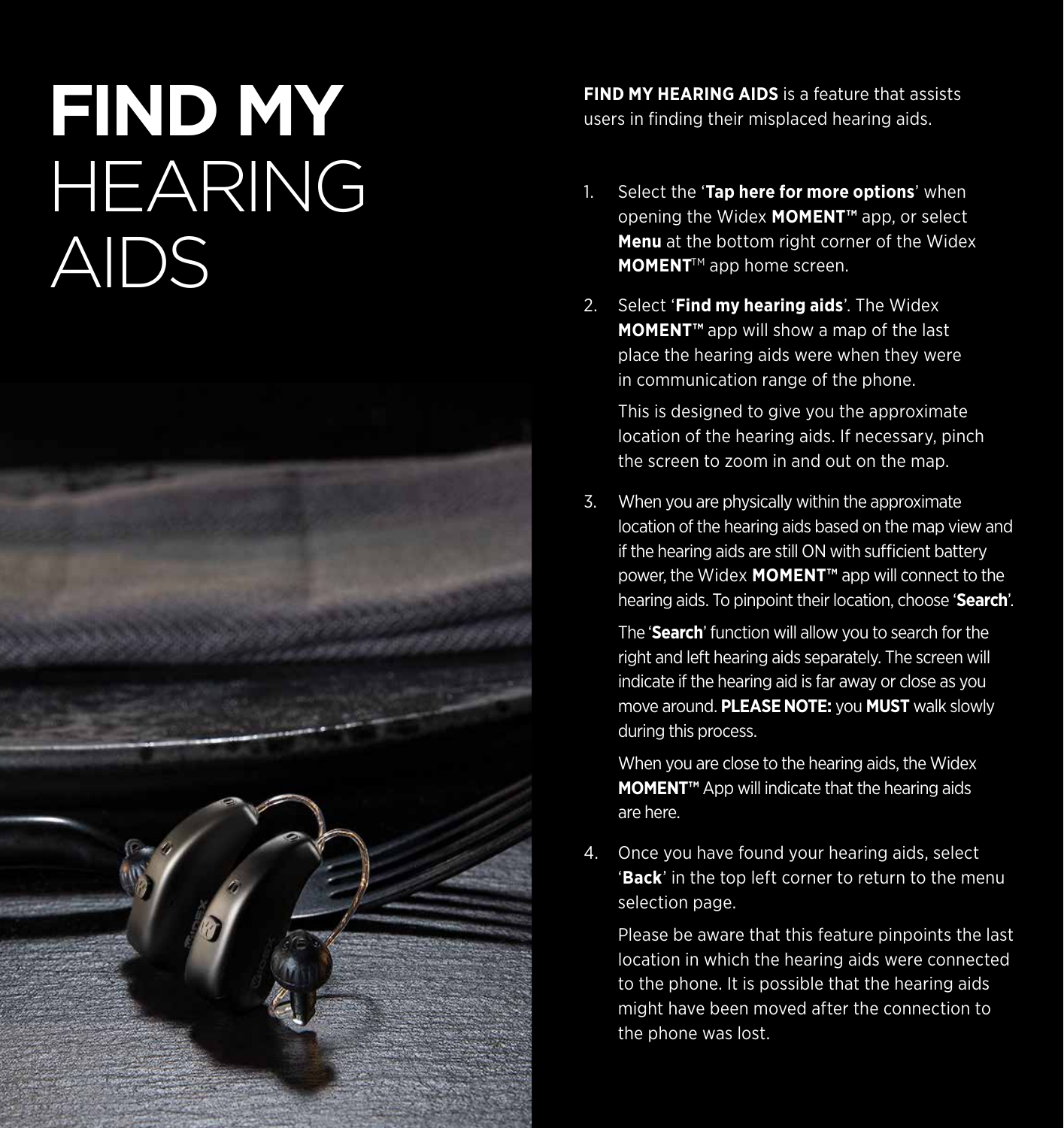# **TROUBLE** SHOOTING

#### **If you experience problems with pairing:**

- Check that Bluetooth<sup>®</sup> is activated and that the hearing aids are close to your phone
- Change/charge the hearing aid batteries
- Turn your hearing aids off and then on again. The hearing aids are in pairing mode for the first three minutes after they have been turned on
- Activate and deactivate Flight mode in your phone's settings
- Make sure that the WIDEX **MOMENT™** app has access to Bluetooth®: Go to Settings > WIDEX **MOMENT™** and activate Bluetooth®

#### **If it still doesn't work:**

- Unpair and re-pair your hearing aids
- Close the WIDEX **MOMENT™** app if it's active
- Restart your phone
- Restart the pairing process as shown on page 3

#### **If you experience streaming problems with iOS:**

- Make sure the hearing aids are paired with the phone
- Go to Settings > Accessibility > Hearing Devices > Audio Routing. Make sure that **Call Audio** and **Media Audio** are both set to **Automatic** or **Always Hearing Devices**
- Activate and deactivate Flight mode in your phone's settings
- Disable Wi-Fi on your phone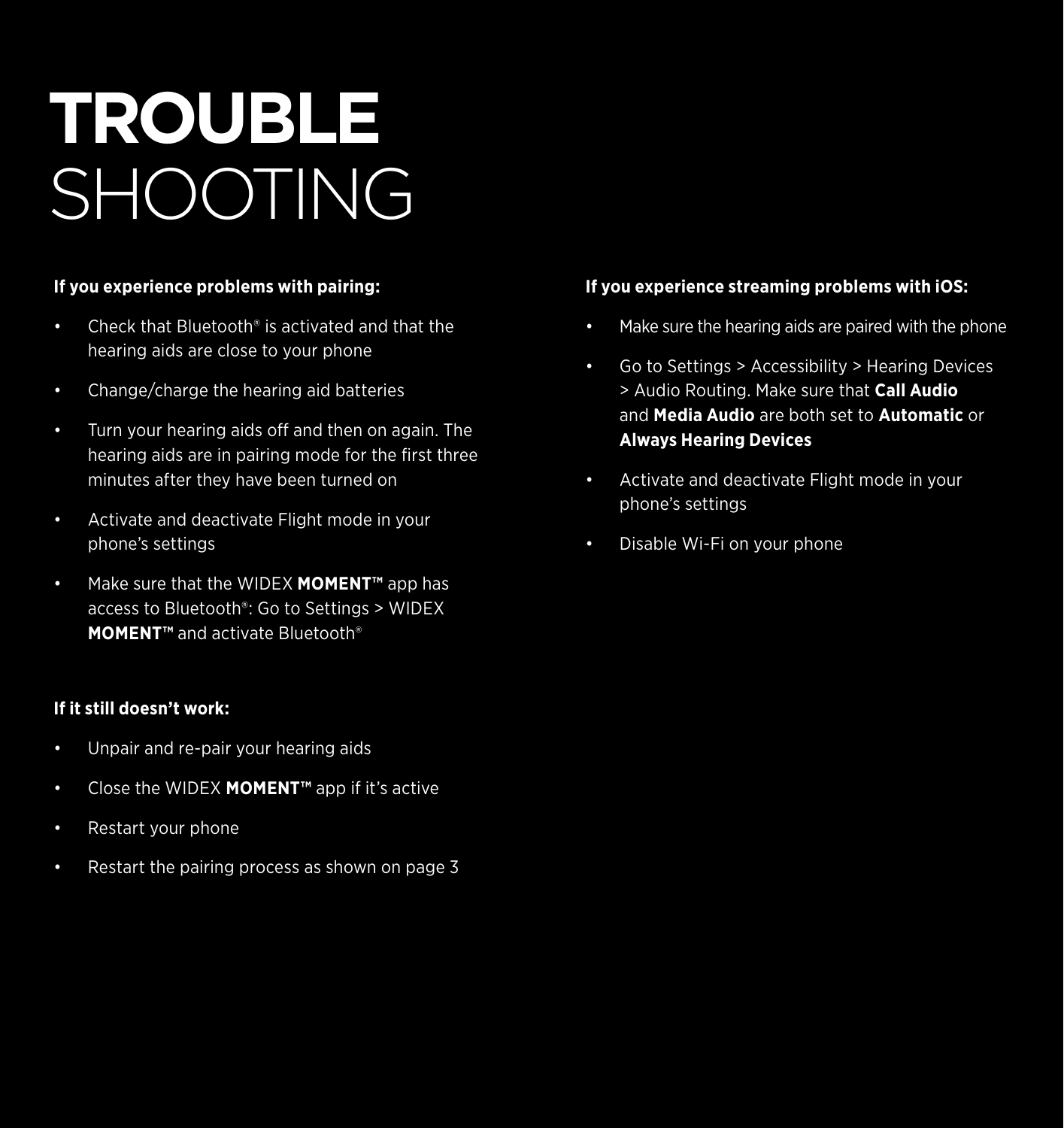

#### **GET MORE INFORMATION**

www.widex.ca/en-ca/support/moment-hearing-aid-app

#### **IS YOUR PHONE COMPATIBLE?**

www.global.widex.com/compatibility

#### **WANT TIPS OR WANT TO LEARN MORE ABOUT HEARING AND HEARING LOSS?**

www.widex.ca/en-ca/blog